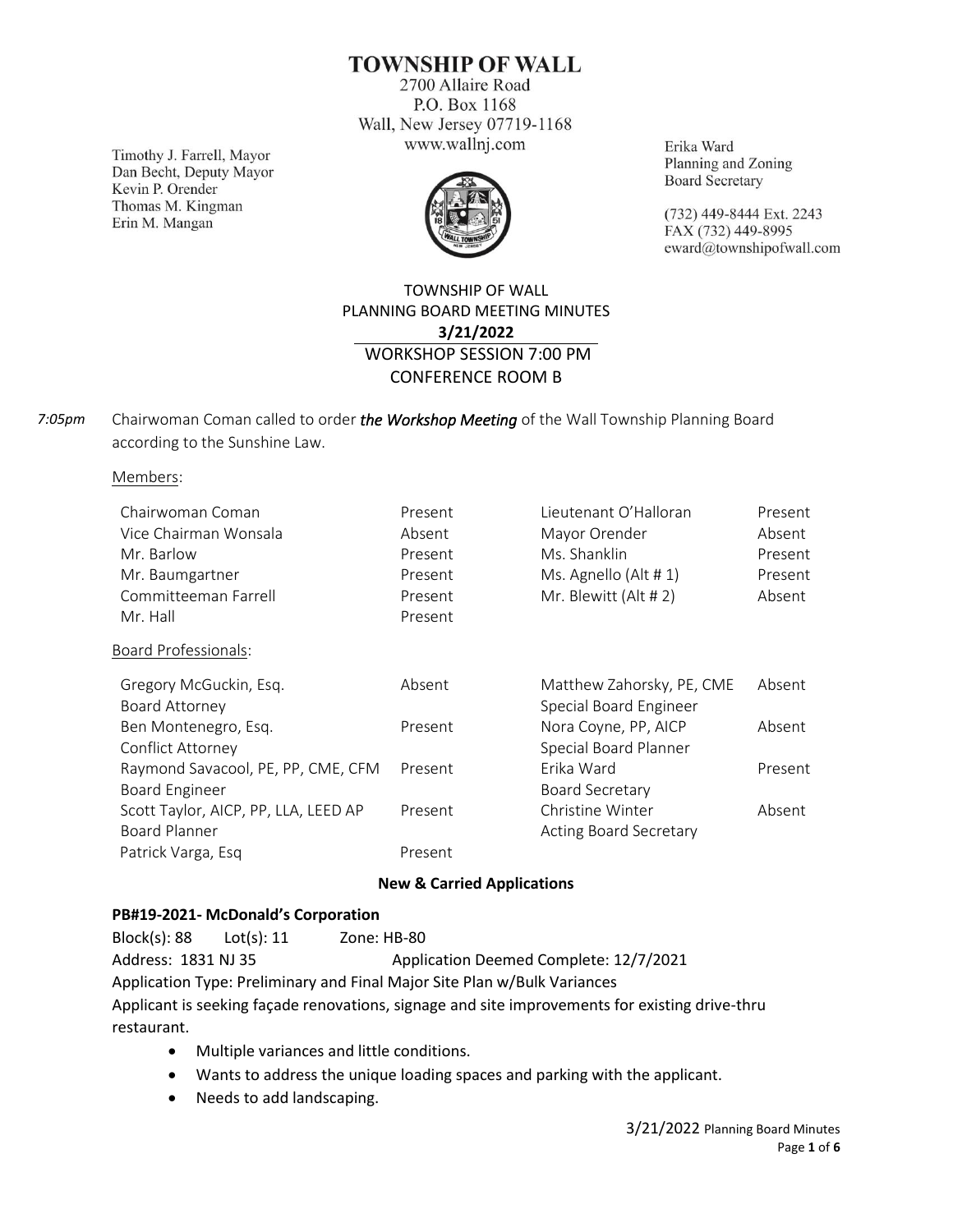### **PB#10-2019- Ramshorn Drive, LLC**

Block(s): 893 Lot(s): 108.01 Zone: OP-10 Address: 2691-2697 Highway 70 Application Deemed Complete: 4/24/2019 Application Type: Final Site Plan w/Bulk Variances

Applicant is seeking to construct two commercial office buildings w/associated site work.

- Only requires one variance.
- Drainage is a concern.
- Ms. Agnello identified she would be recusing herself from the application.

#### **Resolutions**

#### **PB # 20-2021 – 35 West, LLC**

Block(s): 263 Lot(s): 5 Address: 2157 Highway 35

• No corrections. Resolution can be adopted as written.

### **PB # 5-2021 – The Arc of Monmouth Inc.**

Block(s): 930 Lot(s): 51.02 Address: 1345 Campus Parkway Unit A4-A16

• No corrections. Resolution can be adopted as written.

### **PB # 2-2022 – Poppy Properties**

Block(s): 230 Lot(s): 6 Address: 2907 McKinley Avenue

• No corrections. Resolution can be adopted as written.

#### **Other Business**

Rob Molner presented the Brookdale Solar Canopy Capital Review Project before the board members, and they recommended the application without comments.

### **Minutes to be Adopted**

2/7/2022 & 2/28/2022

### **Adjournment**

### 7:40 pm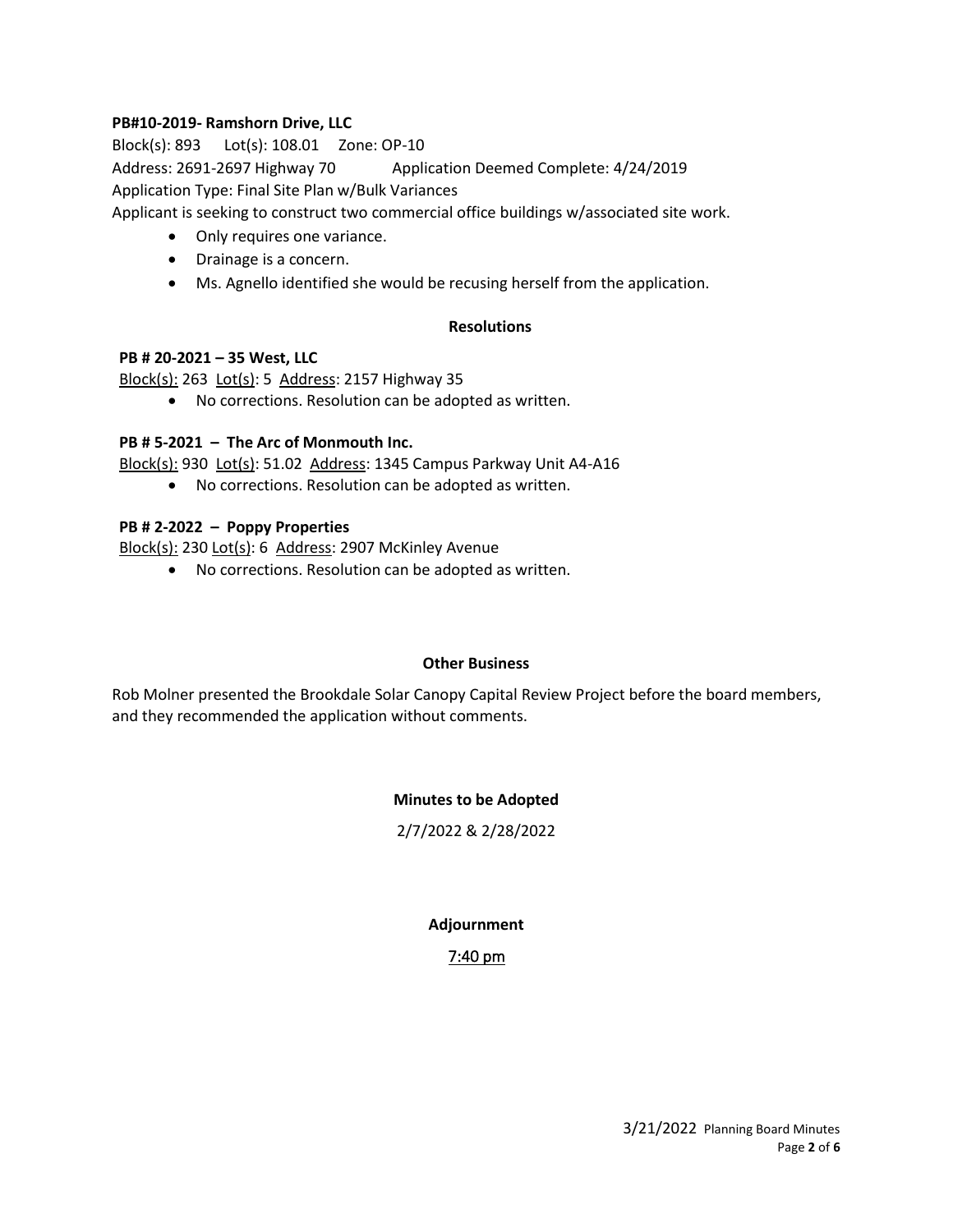# **TOWNSHIP OF WALL**

2700 Allaire Road P.O. Box 1168 Wall, New Jersey 07719-1168 www.wallnj.com

Timothy J. Farrell, Mayor Dan Becht, Deputy Mayor Kevin P. Orender Thomas M. Kingman Erin M. Mangan



Erika Ward Planning and Zoning **Board Secretary** 

(732) 449-8444 Ext. 2243 FAX (732) 449-8995 eward@townshipofwall.com

## TOWNSHIP OF WALL PLANNING BOARD MEETING MINUTES **3/21/2022** REGULAR MEETING IMMEDIATELY FOLLOWING WORKSHOP SESSION MUNICIPAL MEETING ROOM

Chairwoman called to order the Regular Meeting of the Wall Township Planning Board at according to the Sunshine Law. *7:45PM*

## Roll Call

#### Members:

| Chairwoman Coman                     | Present | Lieutenant O'Halloran         | Present |
|--------------------------------------|---------|-------------------------------|---------|
| Vice Chairman Wonsala                | Absent  | Mayor Orender                 | Absent  |
| Mr. Barlow                           | Present | Ms. Shanklin                  | Present |
| Mr. Baumgartner                      | Present | Ms. Agnello (Alt #1)          | Present |
| Committeeman Farrell                 | Present | Mr. Blewitt (Alt # 2)         | Absent  |
| Mr. Hall                             | Present |                               |         |
| <b>Board Professionals:</b>          |         |                               |         |
| Gregory McGuckin, Esq.               | Absent  | Matthew Zahorsky, PE, CME     | Absent  |
| Board Attorney                       |         | Special Board Engineer        |         |
| Ben Montenegro, Esq.                 | Absent  | Nora Coyne, PP, AICP          | Absent  |
| Conflict Attorney                    |         | Special Board Planner         |         |
| Raymond Savacool, PE, PP, CME, CFM   | Present | Erika Ward                    | Present |
| <b>Board Engineer</b>                |         | <b>Board Secretary</b>        |         |
| Scott Taylor, AICP, PP, LLA, LEED AP | Present | Christine Winter              | Absent  |
| Board Planner                        |         | <b>Acting Board Secretary</b> |         |
| Patrick Varga, Esq                   | Present |                               |         |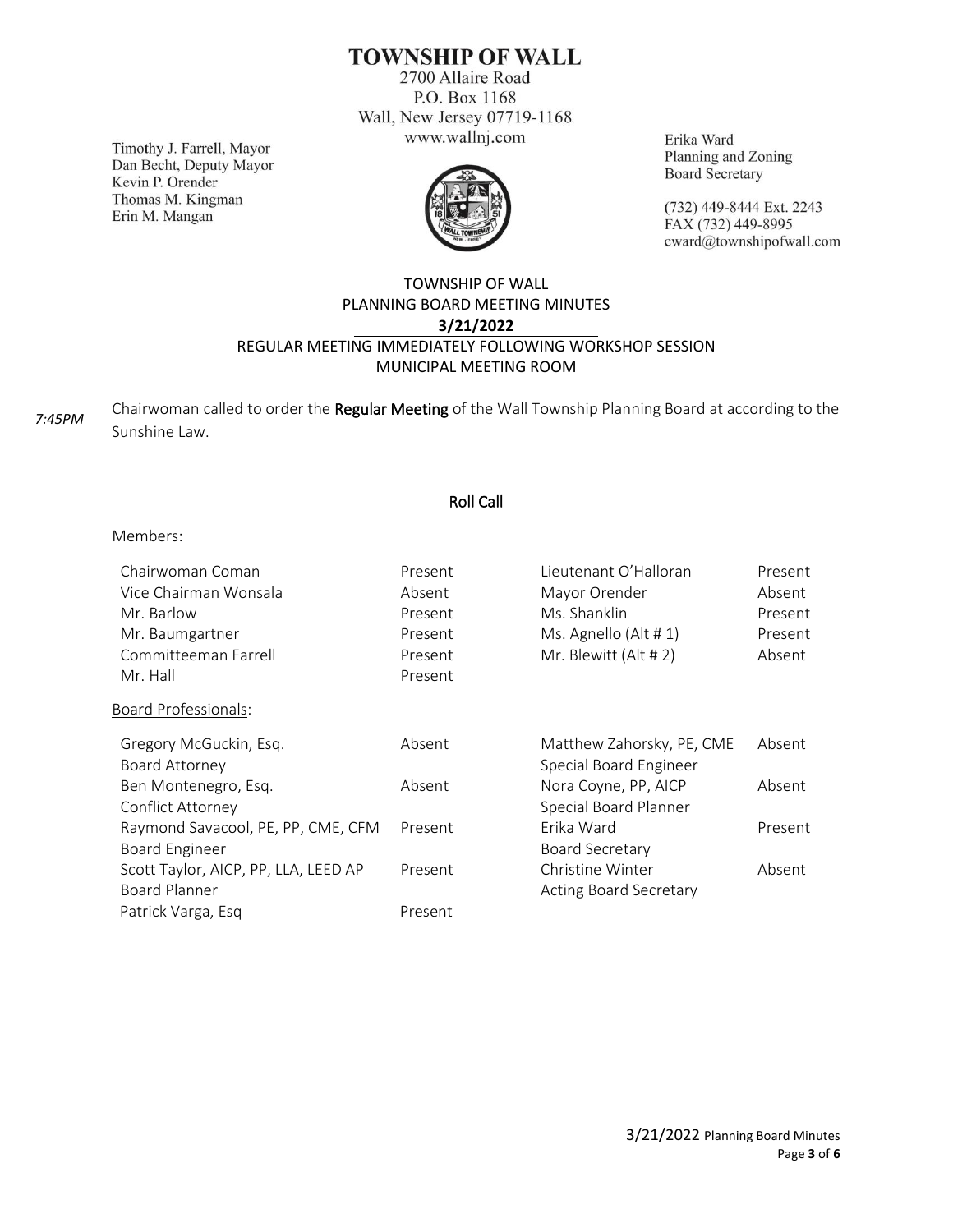### **New and Carried Applications**

#### **PB#10-2019- Ramshorn Drive, LLC**

Block(s): 893 Lot(s): 108.01 Zone: OP-10

Address: 2691-2697 Highway 70 Application Deemed Complete: 4/24/2019

Application Type: Final Site Plan w/Bulk Variances

Applicant is seeking to construct two commercial office buildings w/associated site work.

### For the Applicant

- **Timothy B. Middleton, Esq., Attorney**
- **Joseph Kociuba, Engineer**
- **David Feldmin, Architect**

From the Public

• Edward Liston, Esq., Attorney- represents Mr. and Mrs. Abbot and Mr. and Mrs. Piccone both located on Horseshoe drive which abuts Ramshorne Drive and drainage is a major concern for them.

### Summary

The applicant wants to construct two office buildings with site improvements. Drainage has been a concern however, the Engineer made modifications to the plans and believes there will be no drainage issues in the future. No decision made and application will be carried to 5/16/22.

#### Decision

- Motion: Mr. Barlow
- Second: Ms. Shanklin
- Roll Call:

| Chairwoman Coman      | Үеа    | Lieutenant O'Halloran | Үеа    |
|-----------------------|--------|-----------------------|--------|
| Vice Chairman Wonsala | Absent | Mayor Orender         | Absent |
| Mr. Barlow            | Yea    | Ms. Shanklin          | Yea    |
| Mr. Baumgartner       | Yea    | Ms. Agnello (Alt #1)  | Recuse |
| Committeeman Farrell  | Yea    | Mr. Blewitt (Alt #2)  | Absent |
| Mr. Hall              | Yea    |                       |        |

| Үеа    | Lieutenant O'Halloran | Үеа     |
|--------|-----------------------|---------|
| Absent | Mayor Orender         | Absent  |
| Yea    | Ms. Shanklin          | Yea     |
| Yea    | Ms. Agnello (Alt #1)  | Recused |
| Үеа    | Mr. Blewitt (Alt #2)  | Absent  |
|        |                       |         |

## *Carried to 5/16/2022 with no re-noticing required*

### **PB#19-2021- McDonald's Corporation**

Block(s): 88 Lot(s): 11 Zone: HB-80

Address: 1831 NJ 35 Application Deemed Complete: 12/7/2021

Application Type: Preliminary and Final Major Site Plan w/Bulk Variances

Applicant is seeking façade renovations, signage and site improvements for existing drive-thru restaurant.

For the Applicant

- **Scott Lippert, Esq., Attorney**
- **Aaron Bodenschatz, Engineer**

### From the Public

• No objectors appeared with respect to the application.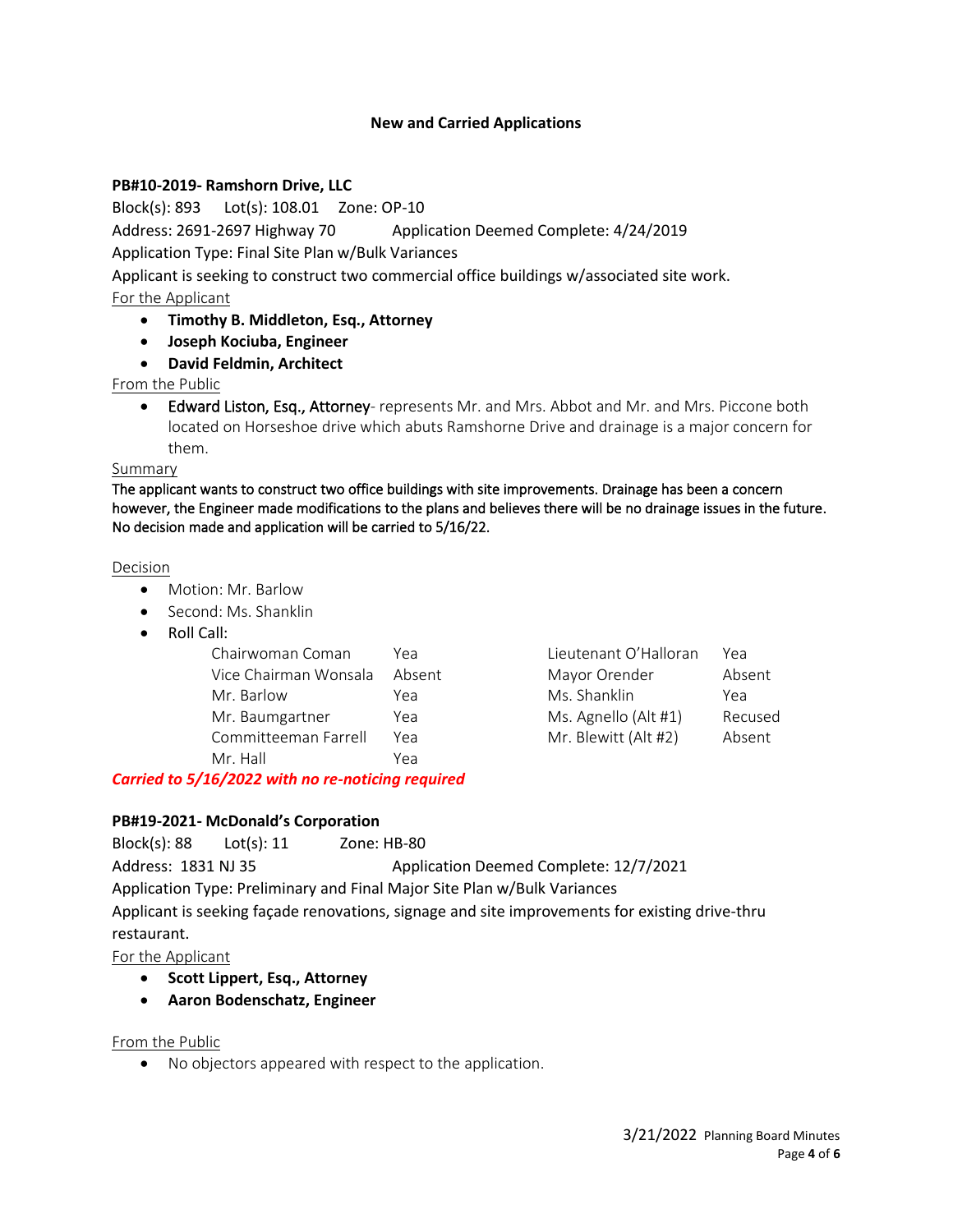#### Summary

Applicant wants to make modifications to prior approved conditions. They are seeking façade renovations, new signage, and site improvements for an existing drive thru which will be changed to a dual drive thru. Scott Taylor recommends adding a sidewalk easement. No decision made and the application will be carried to 5/2/2022. Decision

- Motion: Mr. Baumgartner
- Second: Mayor Farrell
- Roll Call:

| Chairwoman Coman      | Yea    |
|-----------------------|--------|
| Vice Chairman Wonsala | Absent |
| Mr. Barlow            | Yea    |
| Mr. Baumgartner       | Yea    |
| Committeeman Farrell  | Yea    |
| Mr Hall               | Yea    |
|                       |        |

*Carried to 5/2/2022 with no re-noticing required*

Lieutenant O'Halloran Yea t Mayor Orender Absent Ms. Shanklin Yea Ms. Agnello (Alt #1) Yea Mr. Blewitt (Alt #2) Absent

#### **Resolutions**

## **PB # 20-2021 – 35 West, LLC**

Block(s): 263 Lot(s): 5 Address: 2157 Highway 35

Decision

- Motion: Mr. Hall
- Second: Ms. Shanklin
- Roll Call:

| Chairwoman Coman      | Үеа    | Lieutenant O'Halloran | Үеа    |
|-----------------------|--------|-----------------------|--------|
| Vice Chairman Wonsala | Absent | Mayor Orender         | Absent |
| Mr. Barlow            | N/A    | Ms. Shanklin          | Yea    |
| Mr. Baumgartner       | Yea    | Ms. Agnello (Alt #1)  | Yea    |
| Committeeman Farrell  | Yea    | Mr. Blewitt (Alt #2)  | Absent |
| Mr. Hall              | Yea    |                       |        |
|                       |        |                       |        |

• Resolution Adopted as written

## **PB # 5-2021 – The Arc of Monmouth Inc.**

#### Block(s): 930 Lot(s): 51.02 Address: 1345 Campus Parkway Unit A4-A16 Decision

• Motion: Mr. Barlow

- Second: Mr. Baumgartner
- Roll Call:

| Chairwoman Coman      | Үеа    | Lieutenant O'Halloran | Үеа    |
|-----------------------|--------|-----------------------|--------|
| Vice Chairman Wonsala | Absent | Mayor Orender         | Absent |
| Mr. Barlow            | Yea    | Ms. Shanklin          | Yea    |
| Mr. Baumgartner       | Yea    | Ms. Agnello (Alt #1)  | N/A    |
| Committeeman Farrell  | Үеа    | Mr. Blewitt (Alt #2)  | N/A    |
| Mr. Hall              | Yea    |                       |        |

• Resolution Adopted as written

| Lieutenant O'Halloran | Yea    |
|-----------------------|--------|
| Mayor Orender         | Absent |
| Ms. Shanklin          | Yea    |
| Ms. Agnello (Alt #1)  | N/A    |
| Mr. Blewitt (Alt #2)  | N/A    |